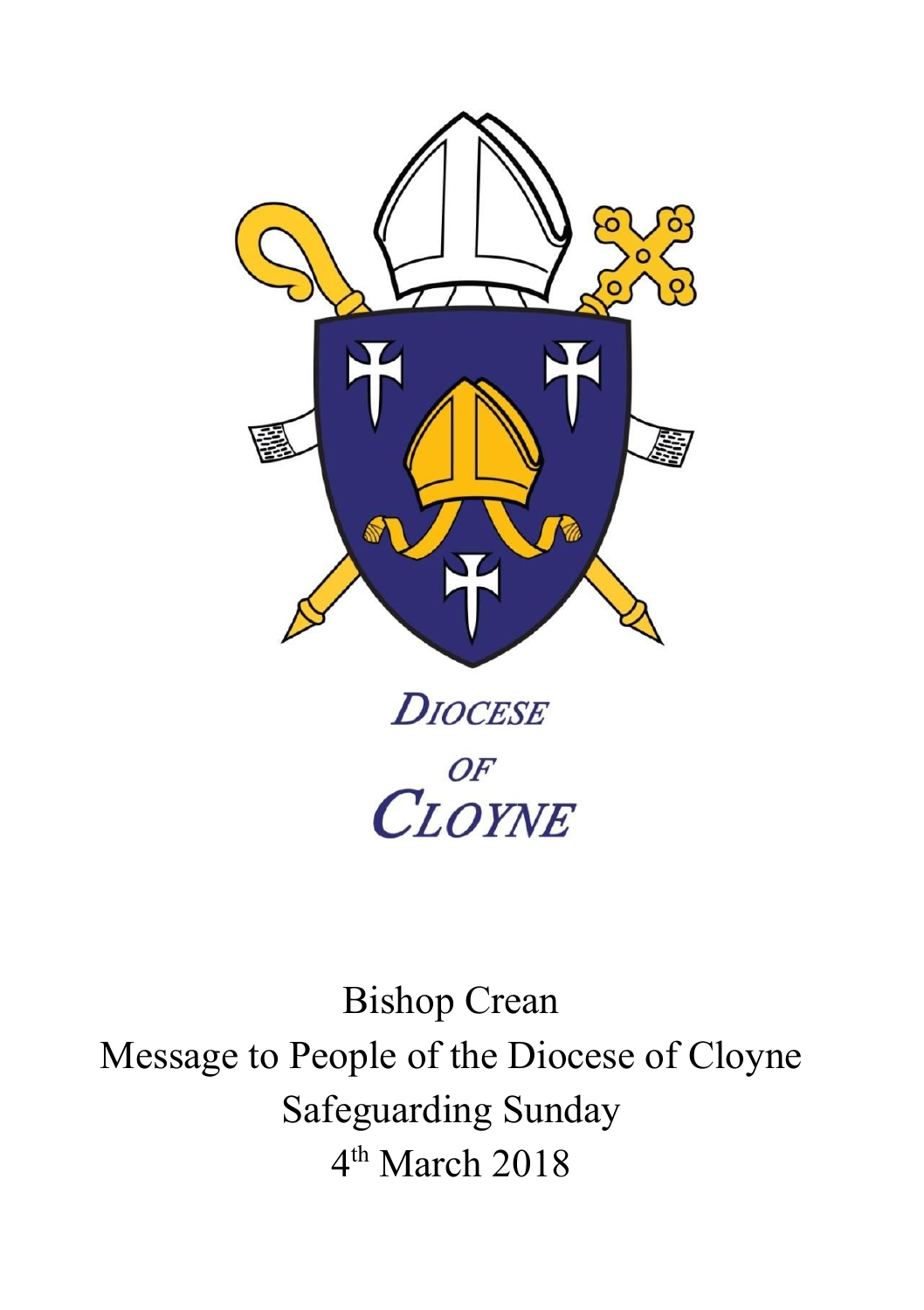Dear Friends,

In August we will celebrate the World Meeting of Families, a wonderful opportunity for us to appreciate the importance of family life and to reflect on our own families where we should feel safe, nurtured, cherished. The Church too is a family; it is the ' Family of families' as Pope Francis calls it. In this family of Church, we too are nurtured, cherished and need to feel safe. In this family children and young people can also develop to their full potential.

Most young people today are familiar with the internet; it is now part of the process of growing up. We live in a world with wonderful opportunities for us to communicate with each other and the possibility to see what is happening in the present all over the world, this is due to the great advancements in technology and science, via TV and the internet. Pope Francis in his message for World Day for Communications in 2016 said: "The internet can help us to be better citizens. The internet can be used wisely to build a society which is healthy and open to sharing. It can help us to be better people". (Misericordiae Vultus, 23).

Last year at the Celebrations of Confirmation I spoke of the choices young people have to make for example 'social media is great but is has its snares for young people'. Social media and the internet can be of great use to us in our communicating. However, we are well aware of the danger the internet poses to children and young people which is evident from recent revelations in the media. It is possible now to abuse a child in their own home without being present physically to them. It is important that parents/guardians be ever vigilant towards their children, their online status and access to the world wide web. Families are meant to be safe places for young people to grow up, with access to social media and the world wide web that safety is threatened. May we all be more aware of the possibility of the internet and the danger that the internet poses to young people and children.

In the family of the Church we too need to be constantly vigilant. The internet now helps us to keep updated in Safeguarding and to ensure best practice for Safeguarding children. In this Diocese we have a dedicated website for Safeguarding Children which contains the Policy and procedures of the Diocese and in the future, we will also have the Safeguarding Statement which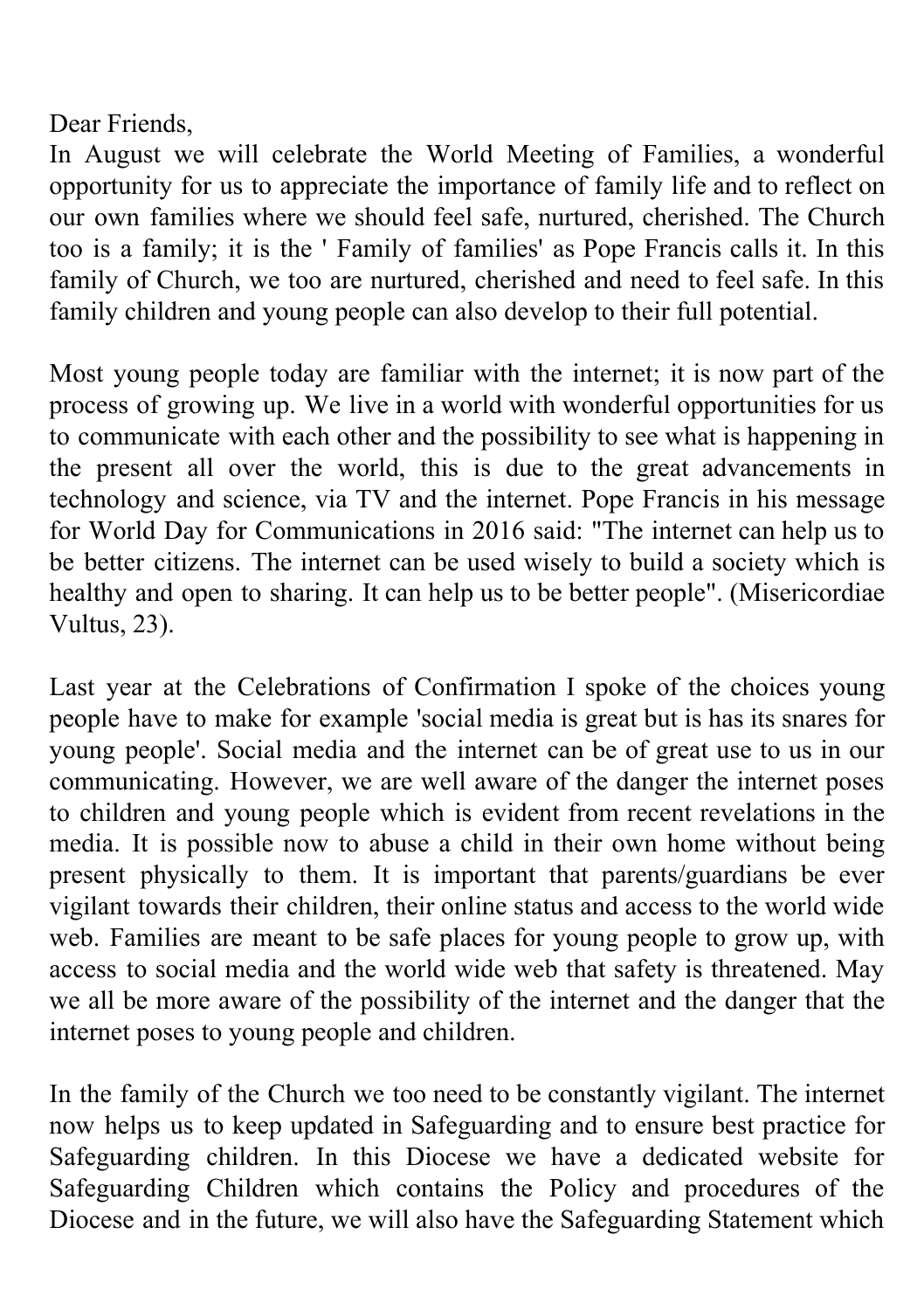is now a legal requirement. I urge all people to look up the website and to read the Statement when it becomes available and to check the website of the National Board for Safeguarding Children in the Catholic Church in Ireland.

There are a great number of people in the family of the Diocese of Cloyne who are working to ensure the safety and wellbeing of children and young people. We are indebted to them for this. I encourage you to continue this work and do not be afraid to speak up to help us all ensure best practice in the Diocese.

We continue to work to make things better and to all who have suffered abuse from members of the Church, I once again express my sincere sorrow and my commitment to Safeguarding Children in the Diocese.

I encourage young people to become involved with the Church today. In the words of Pope Francis: "A better world can be built also as a result of your efforts, your desire to change and your generosity. Do not be afraid to listen to the Spirit who proposes bold choices; do not delay when your conscience asks you to take risks in following the Master. The Church also wishes to listen to your voice, your sensitivities and your faith; even your doubts and your criticism. Make your voice heard, let it resonate in communities and let it be heard by your shepherds of souls." (13/1/2017)

I once again thank everyone involved in the Diocese working for Safeguarding Children. May we all communicate the good news that children and young people are welcomed, nurtured and cherished. May our families be safe places and may the Church, the Family of Christ, be a safe place for the young.

With prayerful good wishes.

*+ Wm. Crean*

Most Rev. William Crean, D.D., Bishop of Cloyne

 $\mathcal{L}_\text{max}$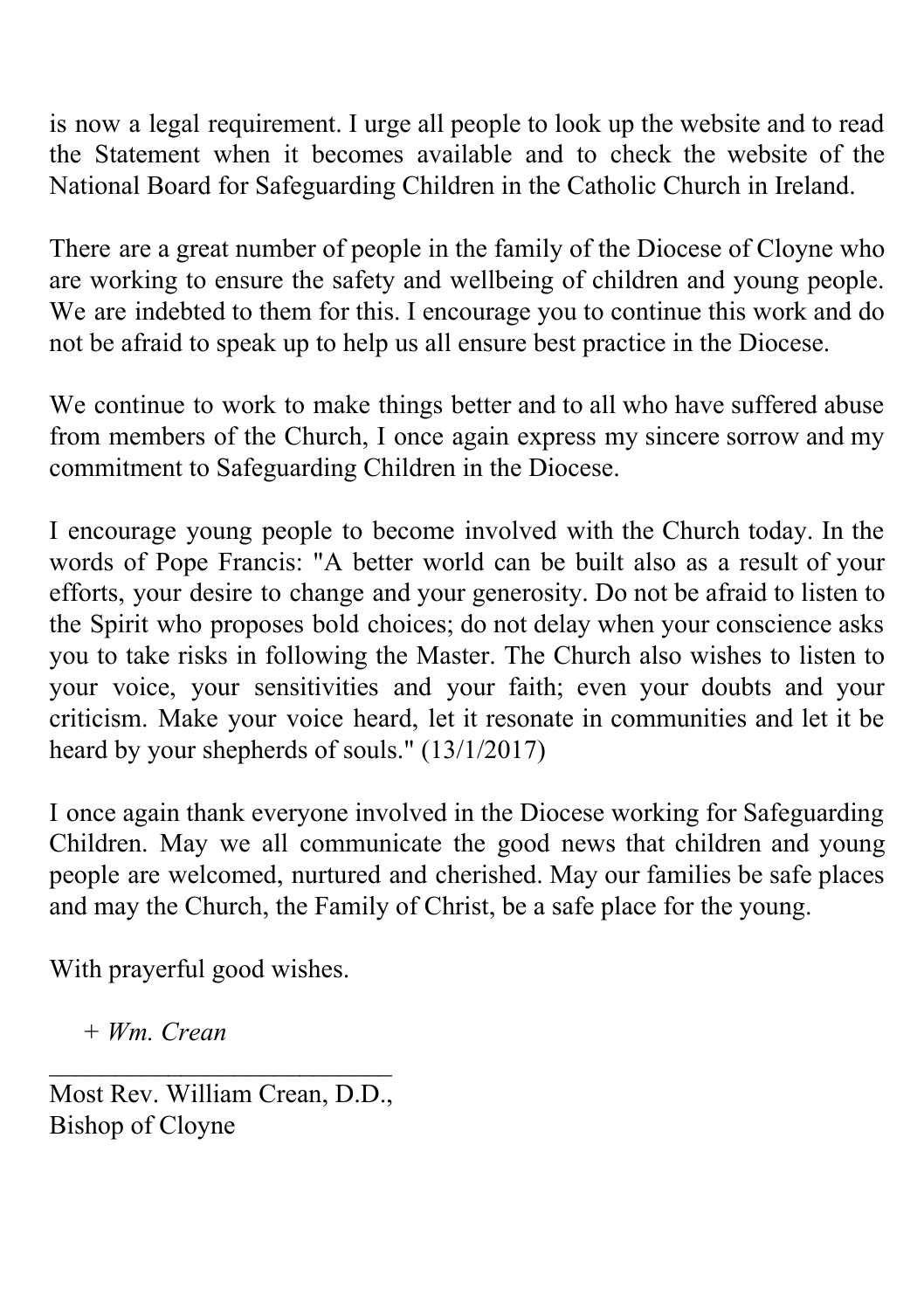### **Safeguarding structures, people and policy in place in the Diocese of Cloyne.**

The Diocese of Cloyne recognises and upholds the dignity of all children and vulnerable adults and is committed to ensuring their safety and wellbeing. Each child shall be cherished and affirmed as a gift from God with an inherent right to dignity of life and bodily integrity which shall be respected, nurtured and protected by all.

The Diocese has a:

- Diocesan Safeguarding Committee under the chairmanship of Mr. Willie Keane. (9 members of lay people and priests)
- Vetting Coordinator and Training officer Rosarie O'Riordan
- Parish Safeguarding children Representatives in each parish
- Designated Liaison Persons Fr. Patrick Winkle / Mr. Ger Crowley
- Safeguarding Office: Mallow Community Youth Centre, New Road, Mallow
- All Diocesan Priests ministering in the Diocese receive ongoing training for Safeguarding. They also are Garda Vetted.
- All people working with Children and vulnerable adults in the Diocese have to be Garda vetted and undergo training in the Diocesan Policy.
- It is a legal requirement for all who work with children and vulnerable adults to be Garda vetted.
- Vulnerable Adults: An interim policy is in place see [www.cloynediocese.ie](http://www.cloynediocese.ie/) under Policies
- Annual Parish Audits are carried out.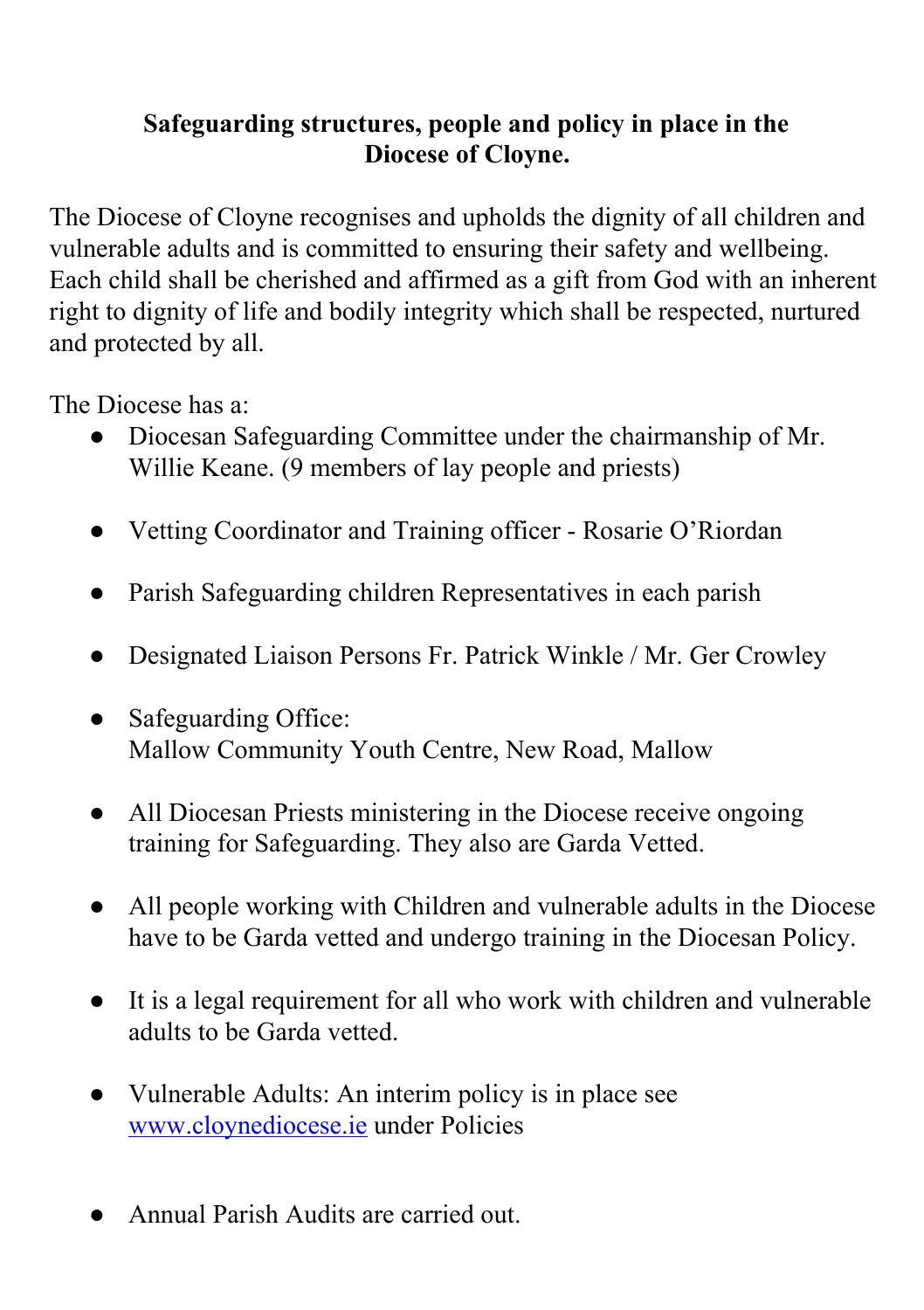- Parish Information Sessions are given.
- Advisory Panel for Management of Cases: National Case Management Reference Group

## **Contact details for Reporting**

If you, or anyone you know, has a child protection concern, or wishes to report an allegation of child abuse directly to Church Authorities, please contact the Designated Liaison Person (DLP).Designated Liaison Person(s) (DLP): Phone Number: 086 0368999

If you, or anyone you know, has a child protection concern or, wishes to report an allegation directly to the Statutory Authorities, please contact the Garda or Tusla (Child and Family Agency) and ask to speak to the Duty Social Worker.

Tusla (Child and Family Agency) Mallow / Fermoy Phone Number: 022 – 54100 Cobh / Midleton / Macroom Phone Number: 021 – 4927000

In cases of emergency please contact An Garda Síochána.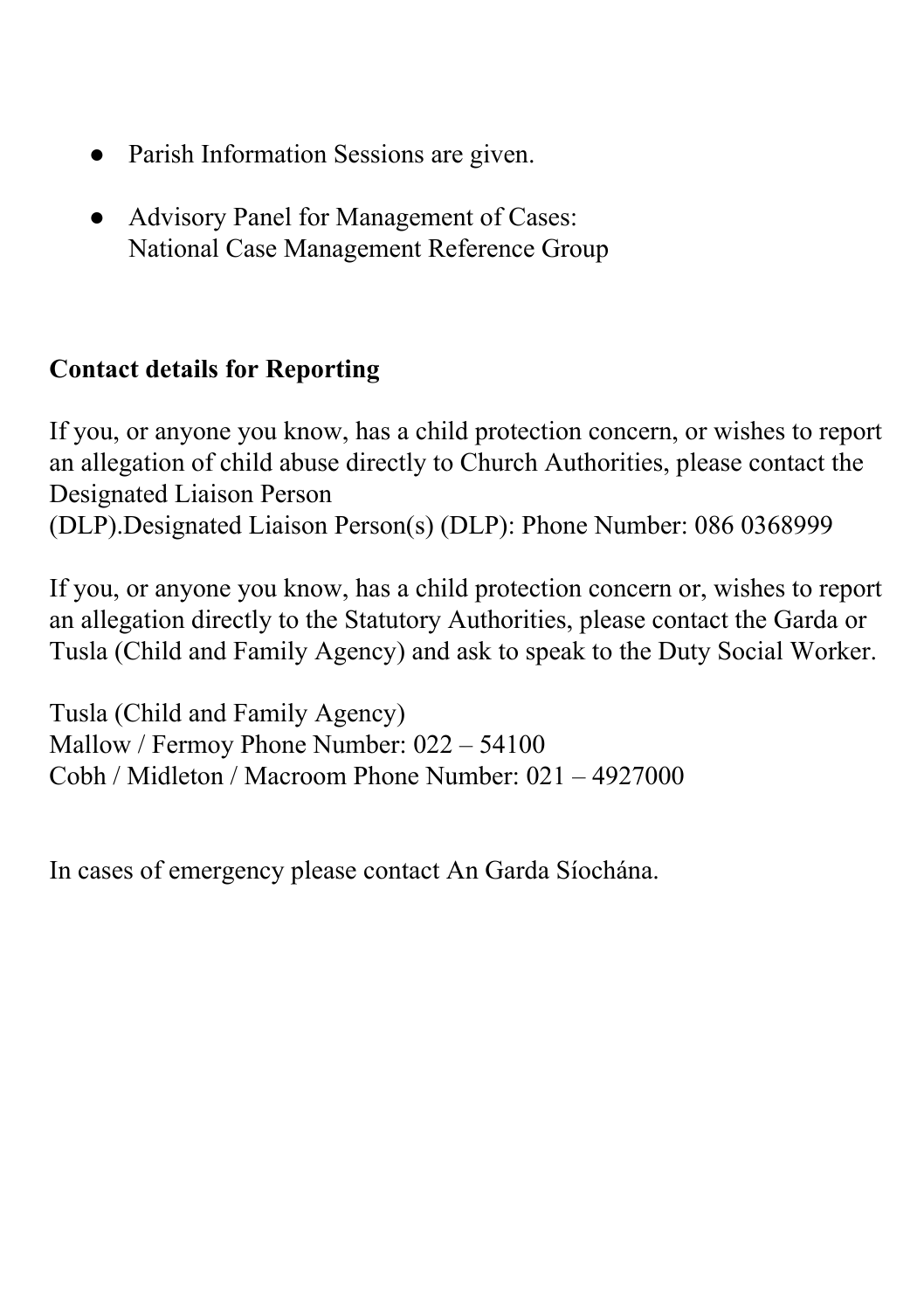# **HELPLINES**

| <b>HSE</b> Information<br>Monday to Friday                                                                  | 1850241850 (callsave) www.hse.ie<br>8am - 8pm                                                                                |
|-------------------------------------------------------------------------------------------------------------|------------------------------------------------------------------------------------------------------------------------------|
| <b>Toward Healing</b>                                                                                       | 1800 303416<br>www.towardshealing.ie<br>or text no. only 085 8022859                                                         |
| Monday - Thursday<br>Friday                                                                                 | 11am-8pm<br>11am-4pm                                                                                                         |
| www.towardspeace.ie                                                                                         | <b>Towards Peace</b> 01 5053028 Mobile: +353 (0) 86 7710533<br>Monday – Wednesday: $10am - 5pm$ Email: towardspeace@iecon.ie |
| <b>Connect Counselling</b> 1800 477 477<br>Wednesday to Sunday 6pm to 10pm                                  | www.connectcounselling.ie                                                                                                    |
| <b>Childline</b>                                                                                            | www.childline.ie<br>1800 66 66 66<br>or text talk 50101                                                                      |
| <b>ISPCC</b>                                                                                                | 016767960                                                                                                                    |
|                                                                                                             | National Safeguarding Board 01 5053124 www.safeguaring.ie                                                                    |
| <b>Cloyne Diocesan Safeguarding Committee</b><br>www.safeguardingchildrencloyne.ie<br>022-21009 087-2277274 |                                                                                                                              |
| Websites:                                                                                                   |                                                                                                                              |
| Diocesan Safeguarding:                                                                                      | www.safeguardingchildrencloyne.ie                                                                                            |
| National Board:                                                                                             | www.safeguaring.ie                                                                                                           |
| TUSLA:                                                                                                      | www.tusla.ie                                                                                                                 |